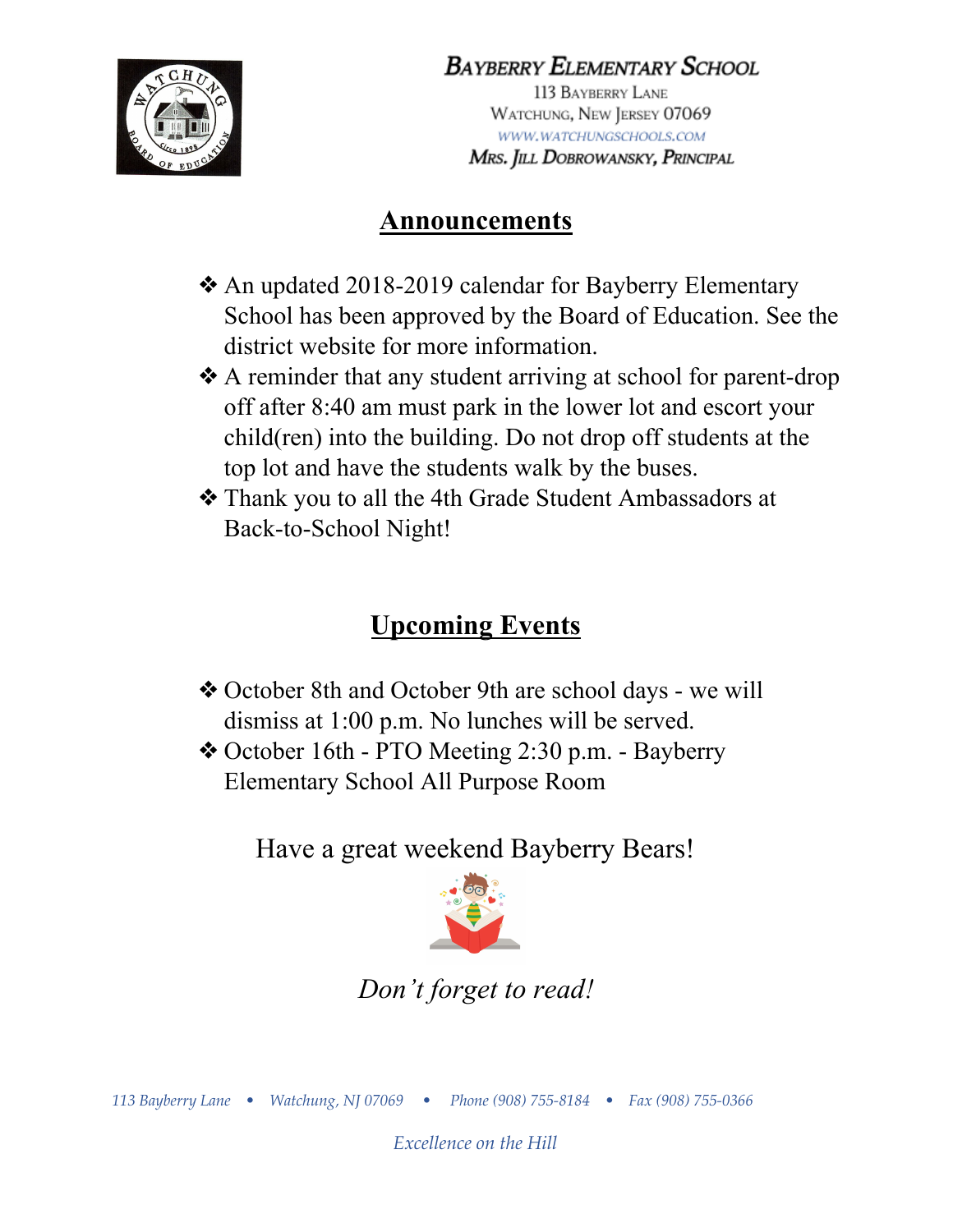## **Bayberry Elementary School Arrival & Dismissal Procedures**

#### Morning Drop-Off

In an effort to ensure the safe arrival of all of our students, please be advised of the following procedures for morning drop-off of students:

- Buses will be the only vehicles permitted in the front of the building. This area will have cones restricting access from 8:10 am - 8:50 am. There will be a staff member directing parents/guardians to the appropriate student drop-off area.
- Parents/Guardians dropping students off will enter at the upper driveway and follow to the side of the building where a staff member will assist your child(ren) into the building. It is imperative that parents/guardians stay in their vehicles and follow the exit route in a timely manner. Student drop-off will occur between 8:20 am - 8:40 am. Please do not drop your child off prior to 8:20 am as there will not be supervision at that time.
- Only students who are enrolled in and attend B.E.S.T. will be permitted into the building prior to 8:20 am.
- In order to ensure the safety of our students and maintain the security of our building, any student arriving after 8:40 am must be escorted into the school by a parent/guardian. Parents/Guardians may park in the lower lot and escort their child(ren) into the school. Students arriving after 8:50 am will be considered tardy (see Board of Education Policy 5420) and must be signed in for the day.

#### Dismissal Procedures

To ensure the safe dismissal of all of our students, please be advised of the following procedures for the dismissal of students:

- Parents/Guardians will not be permitted to enter the building to sign a child(ren) out for the day after 2:45 pm unless otherwise directed by school nurse or building principal.
- Buses will be the only vehicles permitted in the front of the building. This area will have cones restricting access from 3:00 pm - 3:45 pm. There will be a staff member directing parents/guardians to the appropriate pick-up area.
- Parents/Guardians picking up students will park at the lower lot and report to the side of the building where a staff member will check for appropriate credentials and radio into the building for your child(ren) to be released. Please note, pick-up will start once the buses have departed from the school.
- In order to ensure the safety of our students and maintain the security of our building, any parent arriving after 3:45 pm will be required to come into the building and sign his/her child(ren) out from the main office.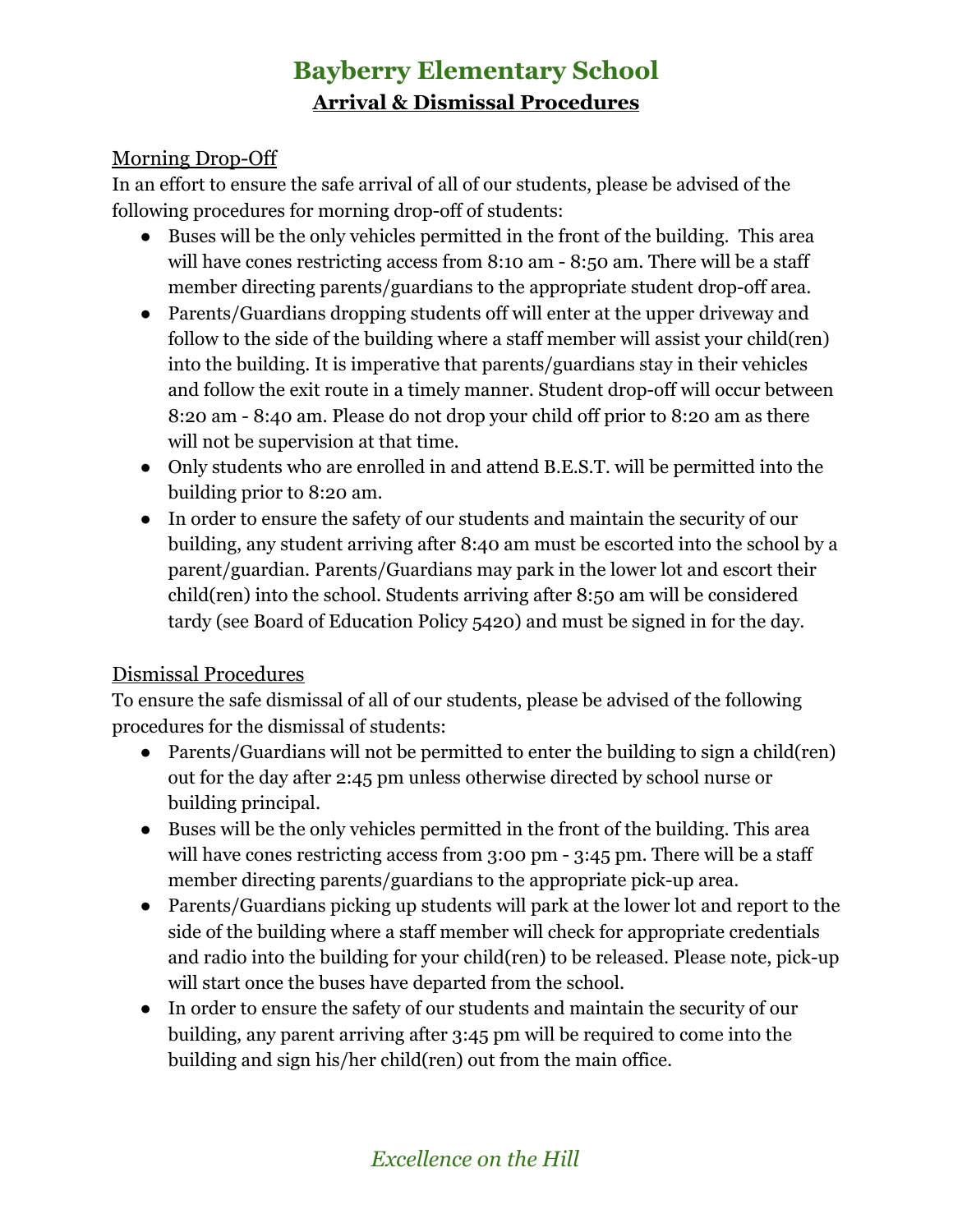## **Bayberry Elementary School Arrival & Dismissal Procedures**

- $\bullet~$  Students will be called for dismissal in the following manner:
	- B.E.S..T.
	- Buses
	- Parent Pick-Up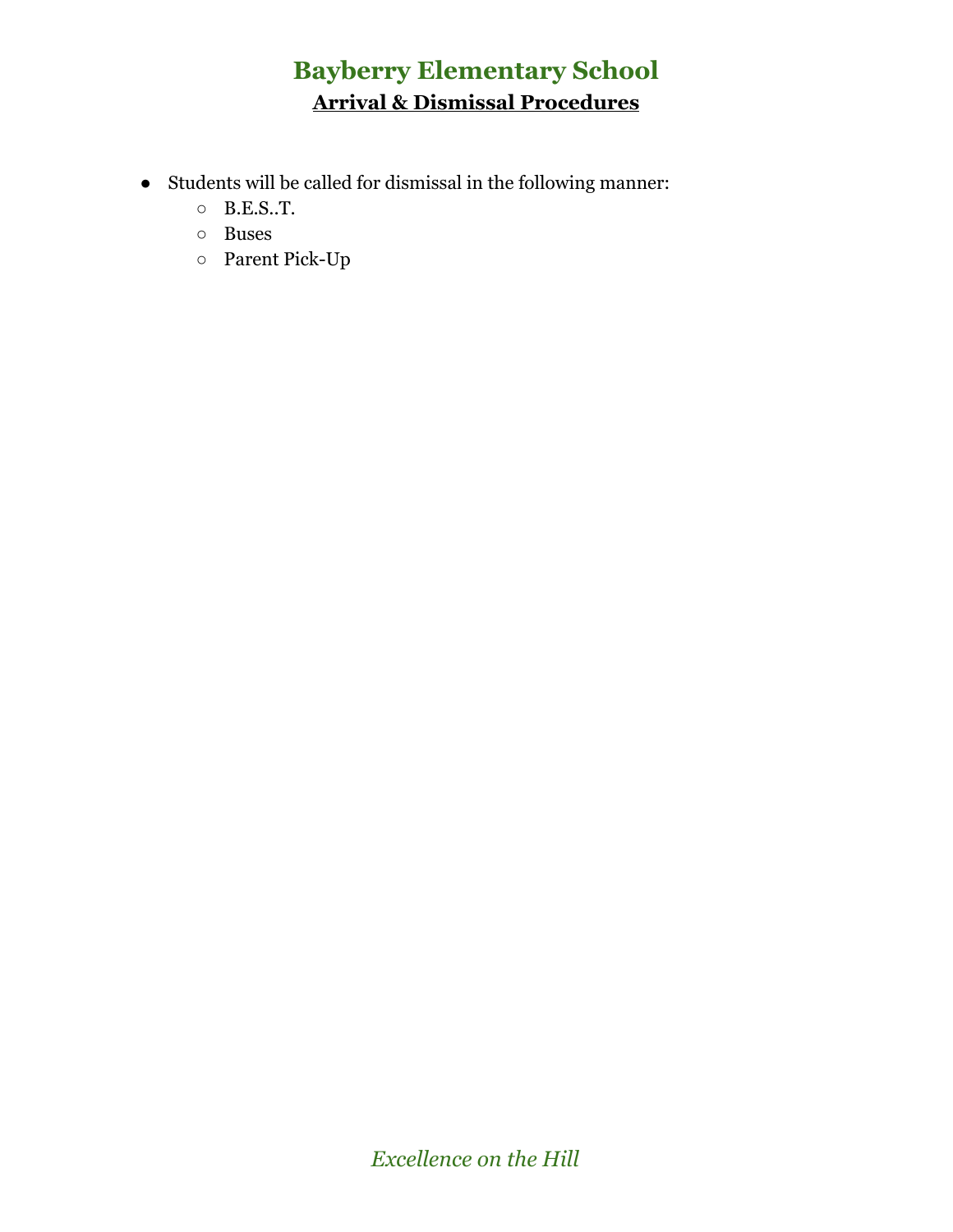

# START PROJECT

#### In conjunction with

Watchung Special Education Parent Advisory Grp.

# **STARTING AND RUNNING AN EFFECTIVE SPECIAL EDUCATION PARENT ADVISORY GROUP**

This workshop is for parents who are or want to become involved with advisory councils, school leadership councils, and bilingual or other education parent advisory groups. Tools and strategies to help start and facilitate groups as well as how to be an **effective participant** will be shared

**"A strong parent advisory group can help foster ongoing communication between the parents and school to better serve our children." - Cinnaminson Twp. Administrator-**

**Presenter:** Monique Dujue, SPAN Statewide Parent Advocacy Network

**When:** Monday, October 29, 2018, 7:00 – 9:00 p.m.

**Where:** Valley View Middle School (All Purpose Room) 50 Valley View Road, Watchung, NJ 07069

**To RSVP & Questions Email: W**atchungSEPAG@gmail.com

Parents and educators of children who are already receiving special education services and parents and educators of children who are having difficulty in school but may have not been determined to be eligible for special education services will benefit from this training.

**\*Professional Development Hours are available**

**Workshop is FREE!**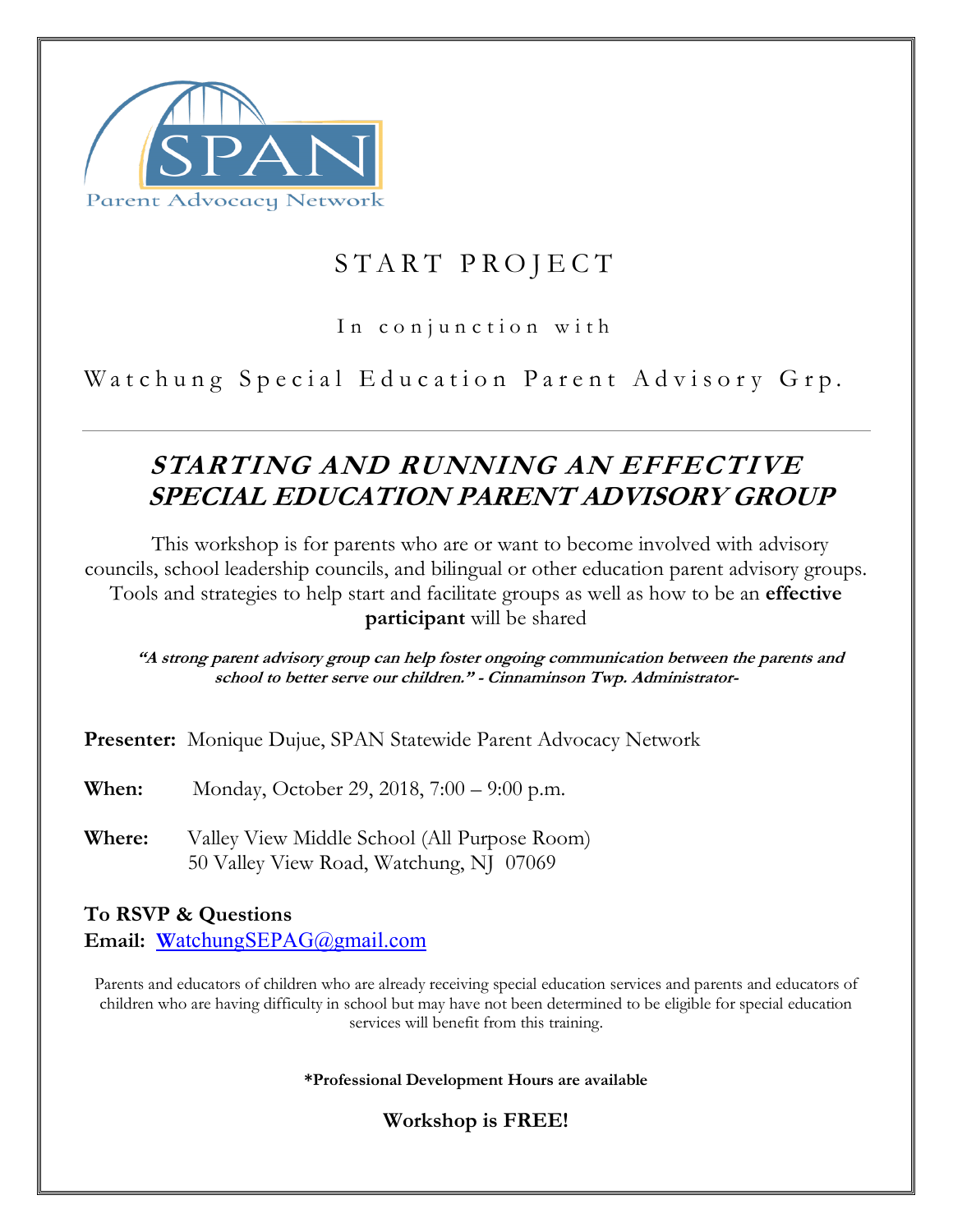

# START PROJECT

In conjunction with

Watchung Special Education Parent Advisory Grp.

# --------------------------------------------------------- **PARENT INVOLVEMENT IN SPECIAL EDUCATION: BASIC RIGHTS**

*"This is a fantastic review of our rights and responsibilities." – Westampton Twp. parent*

**Presenter:** Monique Dujue, SPAN Statewide Parent Advocacy Network

**When:** Thursday, November 15, 2018

**Where:** Valley View Middle School (All Purpose Room) 50 Valley View Road Watchung, NJ 07069

**Time:** 7:00 p.m. – 9:00 p.m.

#### **To RSVP & Questions**

**Email: W**atchungSEPAG@gmail.com

Parents and educators of children who are already receiving special education services and parents and educators of children who are having difficulty in school but may have not been determined to be eligible for special education services will benefit from this training.

**\*Professional Development Hours are available**

**Workshop is FREE!!**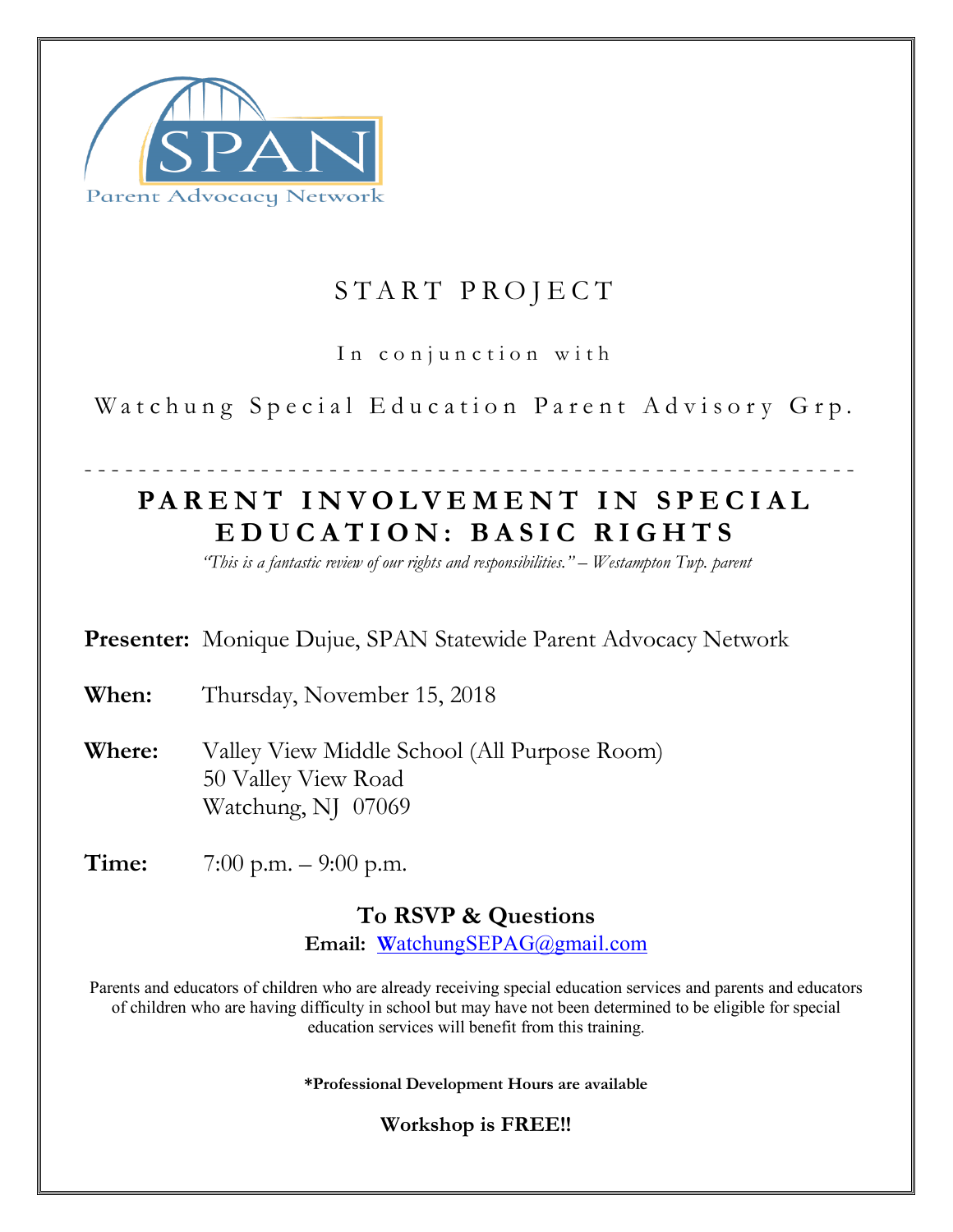

# **WATCHUNG REATION'S HARVEST FESTIV**



Saturday, October 13th, 2018 1:00 pm - 4:00 pm

# MOBUS FIELD

Costume, Pumpkin Painting & Mummy Wrap Contests **Free Event For Matchrig Residents:** (Rain Date Sunday, October 14<sup>th</sup>) Music, Games & Prizes

Mechanical Bull, Bounce House, Hay Rides, Kick Darts, Archery, Hot Dogs, Pizza, Popcorn, Cotton Candy, Apples, Hot Cider, Giant Haystack, Slide & Bubbles, Pumpkin Painting, Face Painting, Sand Art, Candy Wheel Trailer, Costume and Pumpkin Painting Contests! Activities for children of all ages!